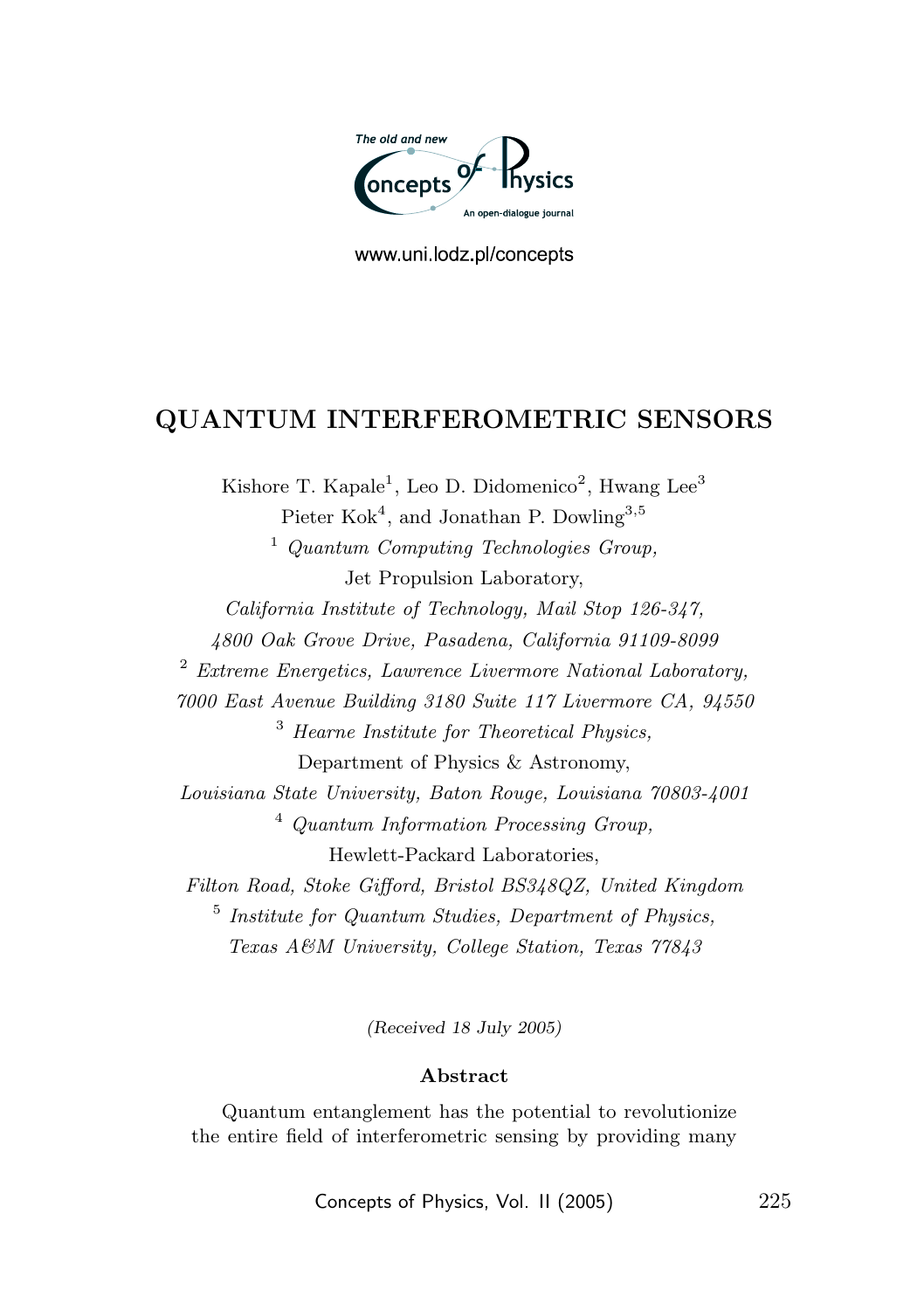orders of magnitude improvement in interferometer sensitivity. The quantum-entangled particle interferometer approach is very general and applies to many types of interferometers. In particular, without nonlocal entanglement, a generic classical interferometer has a statistical-sampling shot-noise lim-√ ited sensitivity that scales like  $1/\sqrt{N}$ , where N is the number of particles passing through the interferometer per unit time. However, if carefully prepared quantum correlations are engineered between the particles, then the interferometer senengineered between the particles, then the interferometer sensitivity improves by a factor of  $\sqrt{N}$  to scale like  $1/N$ , which is the limit imposed by the Heisenberg Uncertainty Principle. For optical interferometers operating at milliwatts of optical power, this quantum sensitivity boost corresponds to an eight-order-of-magnitude improvement of signal to noise. This effect can translate into a tremendous science pay-off for space missions. For example, one application of this new effect is to fiber optical gyroscopes for deep-space inertial guidance and tests of General Relativity (Gravity Probe B). Another application is to ground and orbiting optical interferometers for gravity wave detection, Laser Interferometer Gravity Observatory (LIGO) and the European Laser Interferometer Space Antenna (LISA), respectively. Other applications are to Satellite-to-Satellite laser Interferometry (SSI) proposed for the next generation Gravity Recovery And Climate Experiment (GRACE II).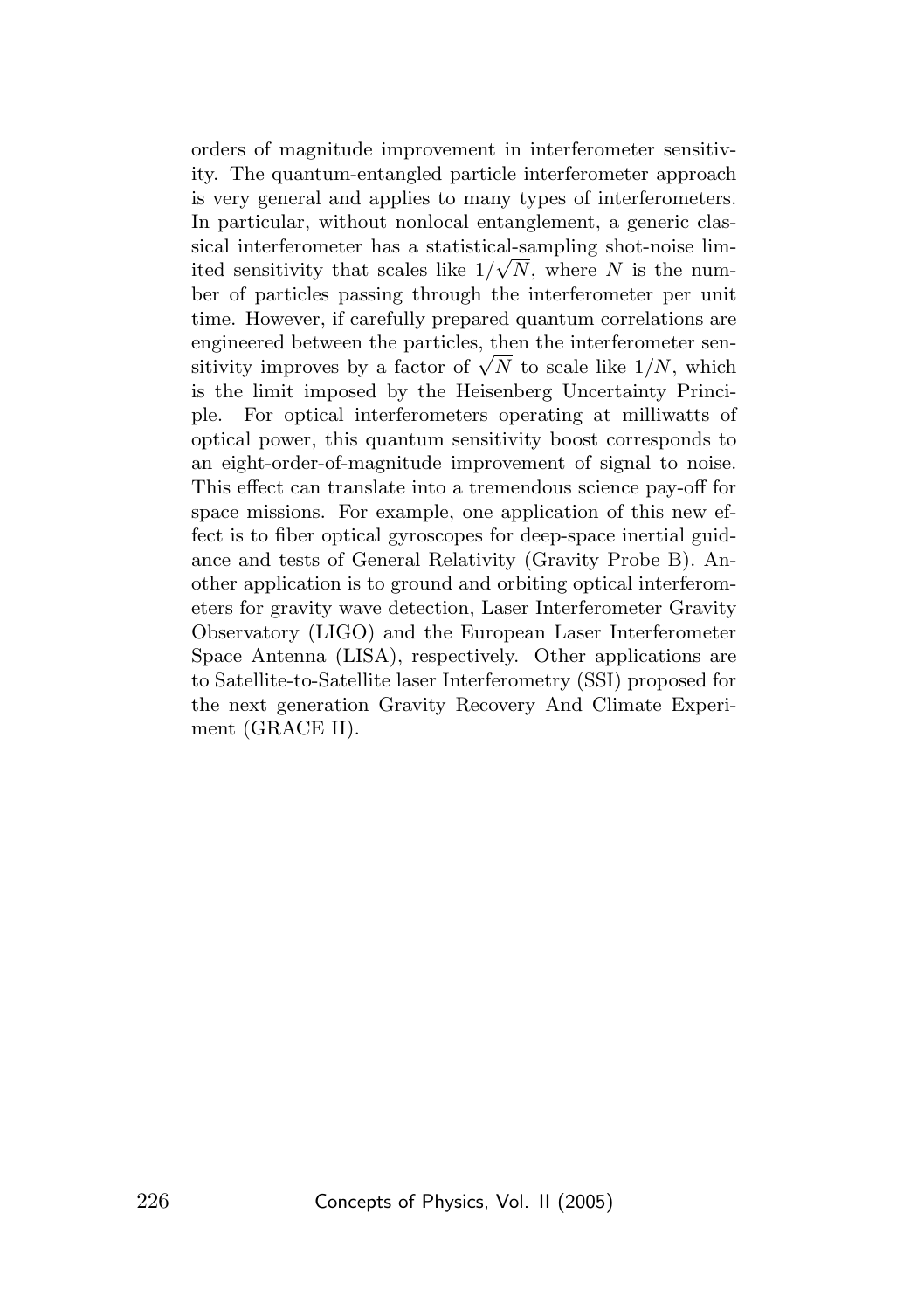## 1 Introduction

In a conventional optical interferometer, in which light in a coherent state enters via only one port, that the phase sensitivity scales as  $1/\sqrt{n}$ , where  $\bar{n}$  is the mean number of photons to have passed through the interferometer in an integration time [1]. It would seem that any desired sensitivity could be attained by simply increasing the laser power and hence  $\bar{n}$ . However, since the phase sensitivity scales only slowly as  $1/\sqrt{n}$ , the laser power rapidly becomes so large that the power fluctuations at the interferometers mirrors introduce additional noise terms that eventually limit the devices overall sensitivity. Steady improvements in optical laser gyroscope designs indicate that quantum noise fluctuations such as these will be the dominant effect limiting laser gyroscope accuracy in the near future. Much of the early interest in coherent photon-state squeezing centered on overcoming this signal-to-noise roadblock. In fact, much of the early work on photon squeezing was motivated by the goal of improving this power law in the sensitivity scaling in order to make space-borne, optical interferometric gravity wave detectors.

In 1981 Caves showed that when phase-squeezed coherent states are fed into both input ports of the interferometer, then phase sensitivity can asymptotically approach  $1/\bar{n}$  for large mean photon number  $\bar{n}$ , which is proportional to the optical input power [2]. This is a great achievement in that the total laser power required for a given amount of phase sensitivity is greatly reduced. For a typical milliwatt laser gyro or optical interferometer gravity wave detector, this amounts to about an eight order-of-magnitude increase in rotation or phase-shift sensitivity of the interferometer from the quadratic increase in the power law alone. On the other hand, in 1986, Yurke as well as Yuen had considered the question of phase noise reduction using correlated quantum particles in number states – rather than squeezed coherent states – also incident upon both input ports of a Mach-Zehnder interferometer in a highly quantum-entangled fashion [3, 4]. For quantum number states – unlike squeezed coherent states – there are no number fluctuations. This rules out squeezing in the conventional sense. Nevertheless, Yurke was able to show that if N particles entered into each input port of the interferometer in nearly equal numbers – and in a highly correlated and entangled fashion – then it was indeed possible to obtain the desired asymptotic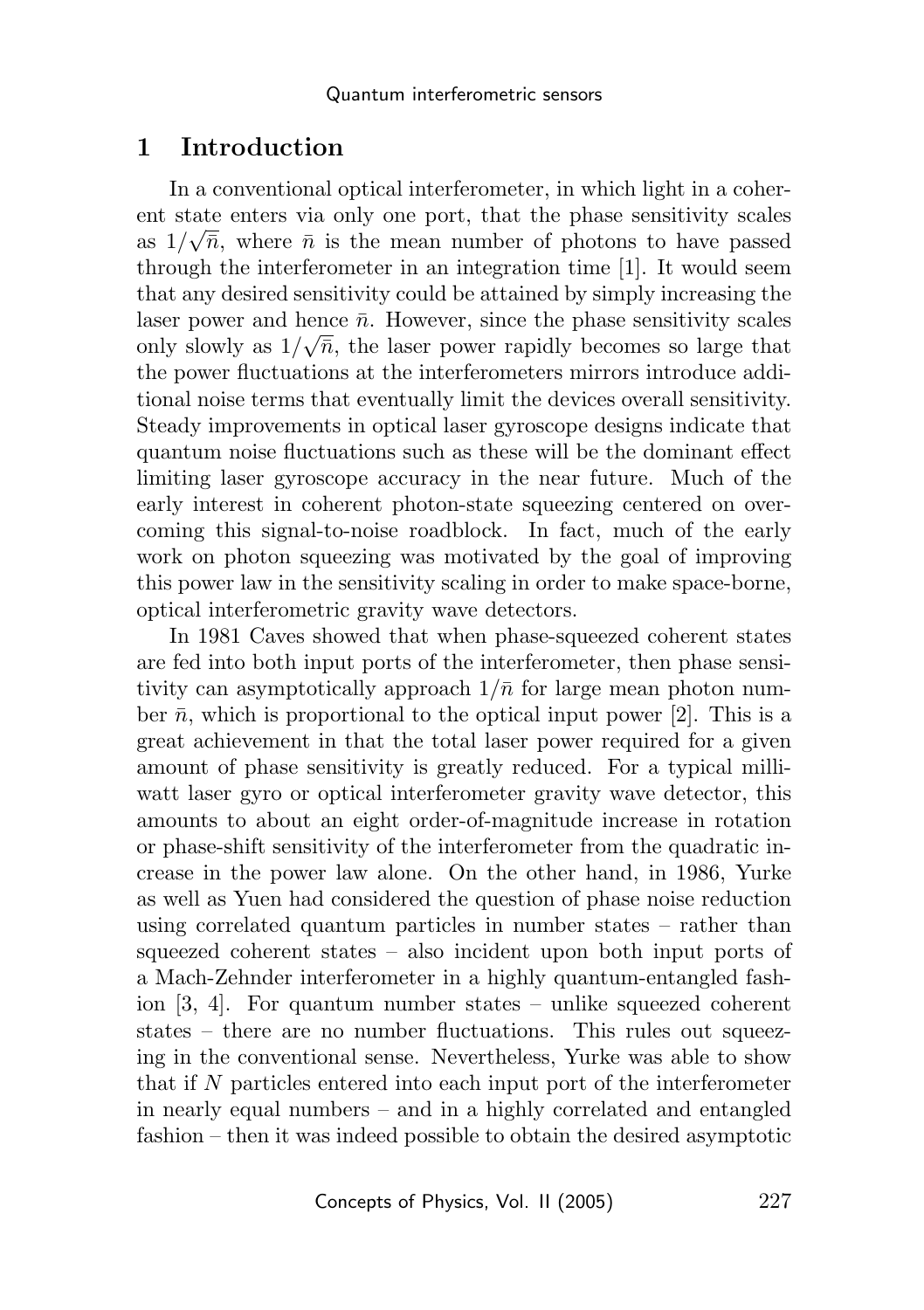Heisenberg-limited phase sensitivity scaling of order  $1/N$  for large N. This should be compared to the scaling of  $1/\sqrt{N}$  that is the best one can do using uncorrelated particles or only one input port.

Shortly after Yurke's first paper was published, there appeared a second, related paper by Yurke, McCall, and Klauder, indicating how such a Heisenberg-limited  $(1/N)$  interferometer might be obtained using correlated photons emanating from a nonlinear, optical four-wave mixing device [5]. Since then, there have been a large number of seemingly independent papers suggesting related ideas of using correlated number-state photons to make an improved interferometer, using a wide variety of nonlinear optical devices for correlated photon generation, and different choices of entangled photon input states. A recent paper by Hall and co-workers suggested that the requisite entangled photons can be produced at high power in a nonlinear optical parametric oscillator, and then sent into both input ports of a Mach-Zehnder interferometer to achieve the desired increase interferometric gyroscopic sensitivity, approaching the Heisenberg limited quadratically-increased power law of  $1/N$  [6].

A similar improvement in measurement sensitivity can be achieved in the determination of frequency standards and spectroscopy. Wineland and co-workers first showed that the best possible precision in frequency standard is obtained by using maximally entangled states [7]. Similarly, it was shown that this improved sensitivity can be exploited in atom-laser gyroscopes [8]. In later sections we describe general features in interferometric sensors and their quantum enhancement.

## 2 Quantum limit in phase estimation

Consider an ensemble of N two-state systems in the state:

$$
|\varphi\rangle = \frac{1}{\sqrt{2}}(|0\rangle + e^{i\varphi}|1\rangle)
$$
 (1)

where  $|0\rangle$  and  $|1\rangle$  denote the two basis states. In a Mach-Zehnder interferometer, the input light field is divided into two different paths by a beam splitter, and recombined by another beam splitter. The phase difference between the two paths is then measured by balanced detection of the two output modes (see Fig. 1). We may think of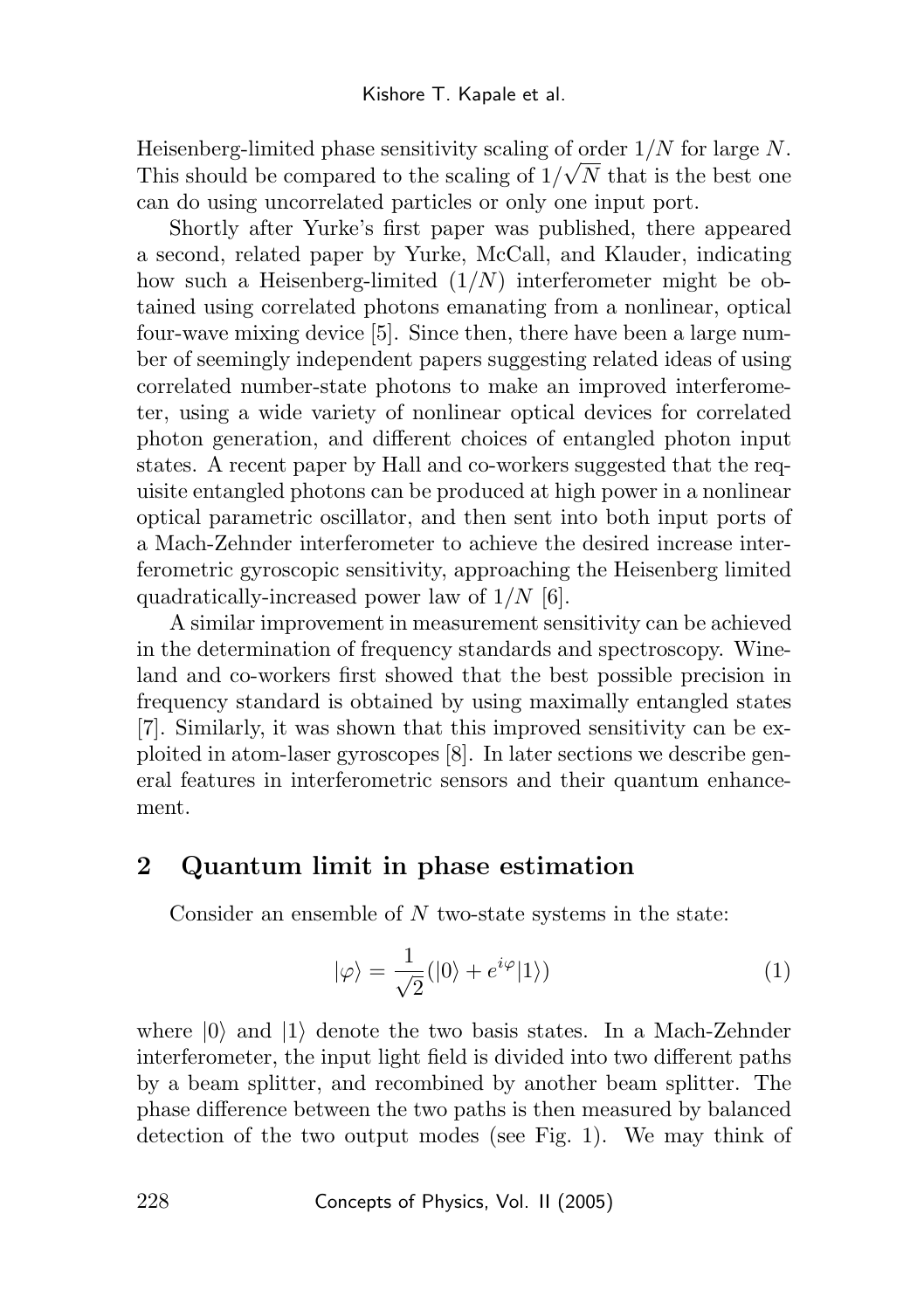

Figure 1: An typical Mach-Zehnder interferometer where the input light is incident on input port A while only vacuum comes into input port B.

the upper and lower paths as the two states in which a single light quanta can occupy. Then, if the photons enter only into the port A, the input state can be represented as  $|0\rangle$ . After the 50/50 beam splitter this transforms to  $(|0\rangle + |1\rangle)/\sqrt{2}$  (up to a certain phase). And the quantum state  $|\varphi\rangle$  now represents the single photon state after the phase shifter.

The phase information can be obtained by measurement of an observable  $\hat{A} = |0\rangle\langle 1| + |1\rangle\langle 0|$ . The expectation value of  $\hat{A}$  is then given by

$$
\langle \varphi | \hat{A} | \varphi \rangle = \cos \varphi . \tag{2}
$$

When we repeat this experiment N times, we obtain  $\langle \varphi_R | \hat{A}_R | \varphi_R \rangle =$  $N \cos \varphi$ , where  $|\varphi_R\rangle = |\varphi\rangle_1 \dots |\varphi\rangle_N$ , and  $\hat{A}_R = \bigoplus_{k=1}^N \hat{A}^{(k)}$ . Since  $\hat{A}_R^2 = 1$ , the variance of  $\hat{A}_R$ , given N samples, is readily computed to be  $(\Delta A_R)^2 = N(1 - \cos^2 \varphi) = N \sin^2 \varphi$ . According to estimation theory[9], we have

$$
\Delta \varphi_{\rm SL} = \frac{\Delta A_R}{|d \langle \hat{A}_R \rangle / d\varphi|} = \frac{1}{\sqrt{N}}.
$$
\n(3)

This is the standard variance in the parameter  $\varphi$  after N trials. In other words, the uncertainty in the phase is inversely proportional to the square root of the number of trials. This is called the shot-noise limit.

With a coherent laser field as the input the phase sensitivity is given by the shot noise limit  $N^{-\frac{1}{2}}$ , where N is the average number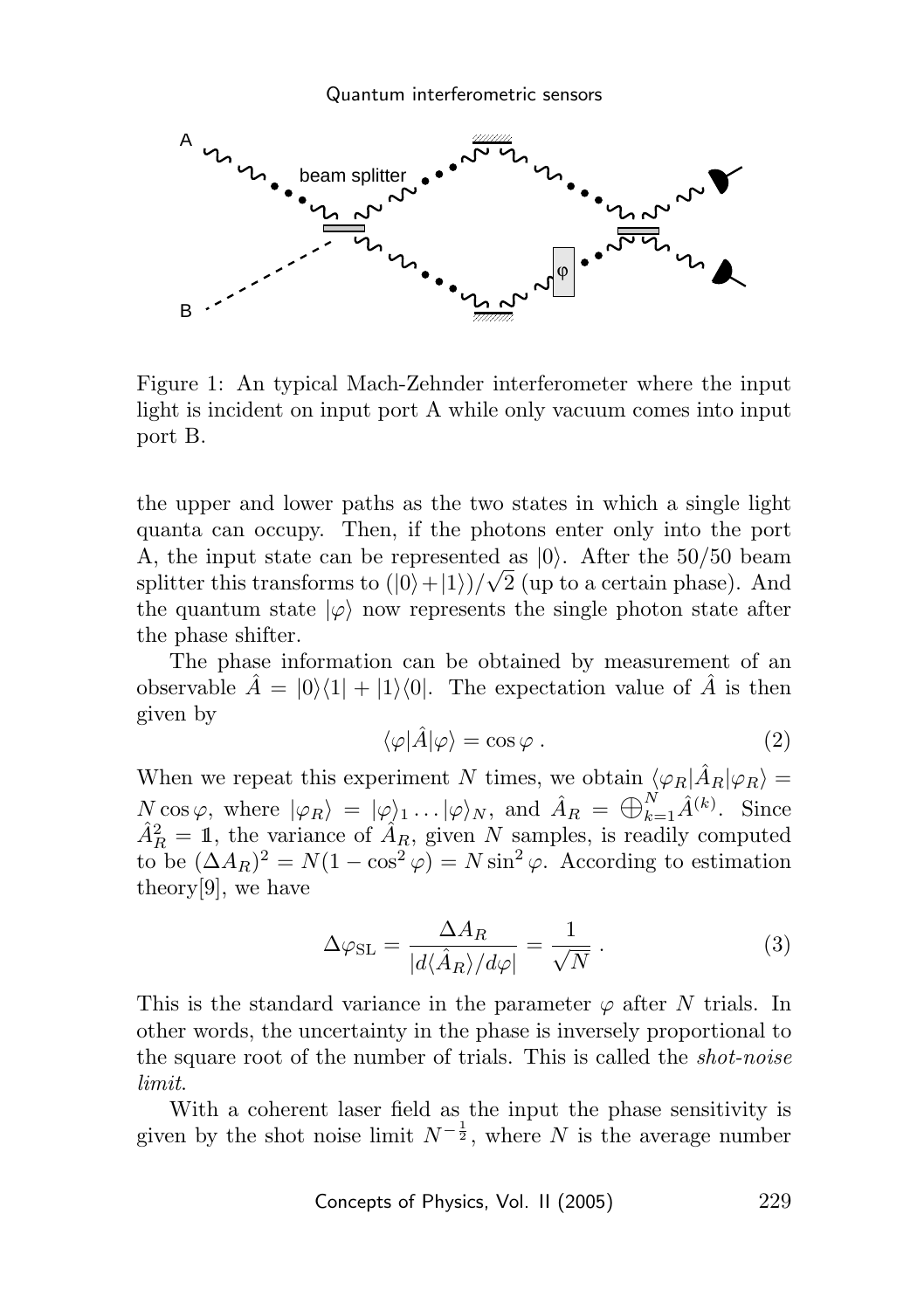of photons passing though the interferometer during measurement time. When the number of photons is exactly known (i.e., the input is a Fock state  $|N\rangle$ , the phase sensitivity is still given by  $N^{-\frac{1}{2}}$ , indicating that the photon counting noise does not originate from the intensity fluctuations of the input beam, but rather from the Poissonian "sorting noise" of the beam splitter [8].

Now consider a maximally entangled "N00N" state

$$
|\varphi_N\rangle \equiv \frac{1}{\sqrt{2}} |N,0\rangle + e^{iN\varphi} |0,N\rangle , \qquad (4)
$$

where  $|N, 0\rangle$  and  $|0, N\rangle$  are collective states of N particles, defined as

$$
\begin{array}{rcl}\n\vert N,0\rangle & = & \vert 0\rangle_1 \vert 0\rangle_2 \cdots \vert 0\rangle_N \\
\vert 0,N\rangle & = & \vert 1\rangle_1 \vert 1\rangle_2 \cdots \vert 1\rangle_N.\n\end{array} \tag{5}
$$

The relative phase  $e^{iN\varphi}$  is accumulated when each particle in state  $|1\rangle$ acquires a phase shift of  $e^{i\varphi}$ . An important question now is—what do we need to measure in order to extract the phase information? Recalling the single-particle case of  $\hat{A} = |0\rangle\langle 1| + |1\rangle\langle 0|$ , we need an observable that does what the operator  $|0, N\rangle\langle N, 0| + |N, 0\rangle\langle 0, N|$ does. For the given state of Eq. (4), we can see that this can be achieved by an observable,  $\hat{A}_N = \bigotimes_{k=1}^N \hat{A}^{(k)}$ . The expectation value of  $\hat{A}_N$  is then

$$
\langle \varphi_N | \hat{A}_N | \varphi_N \rangle = \cos N \varphi , \qquad (6)
$$

where the  $N$ -fold increase in oscillation frequency is the origin of the quantum lithography effect—discussed in Sec. 5, below. Again,  $\hat{A}_N^2 = 1$ , and  $(\Delta A_N)^2 = 1 - \cos^2 N\varphi = \sin^2 N\varphi$ . Using Eq. (3) again, we obtain the so-called Heisenberg limit (HL) of the minimal detectable phase:

$$
\Delta \varphi_{\rm HL} = \frac{\Delta A_N}{|d\langle \hat{A}_N \rangle / d\varphi|} = \frac{1}{N} \,. \tag{7}
$$

The precision in  $\varphi$  is increased by a factor  $\sqrt{N}$  over the standard shot-noise limit. Of course, the preparation of a quantum state such as Eq. (4) is essential to the given protocol [7].

230 Concepts of Physics, Vol. II (2005)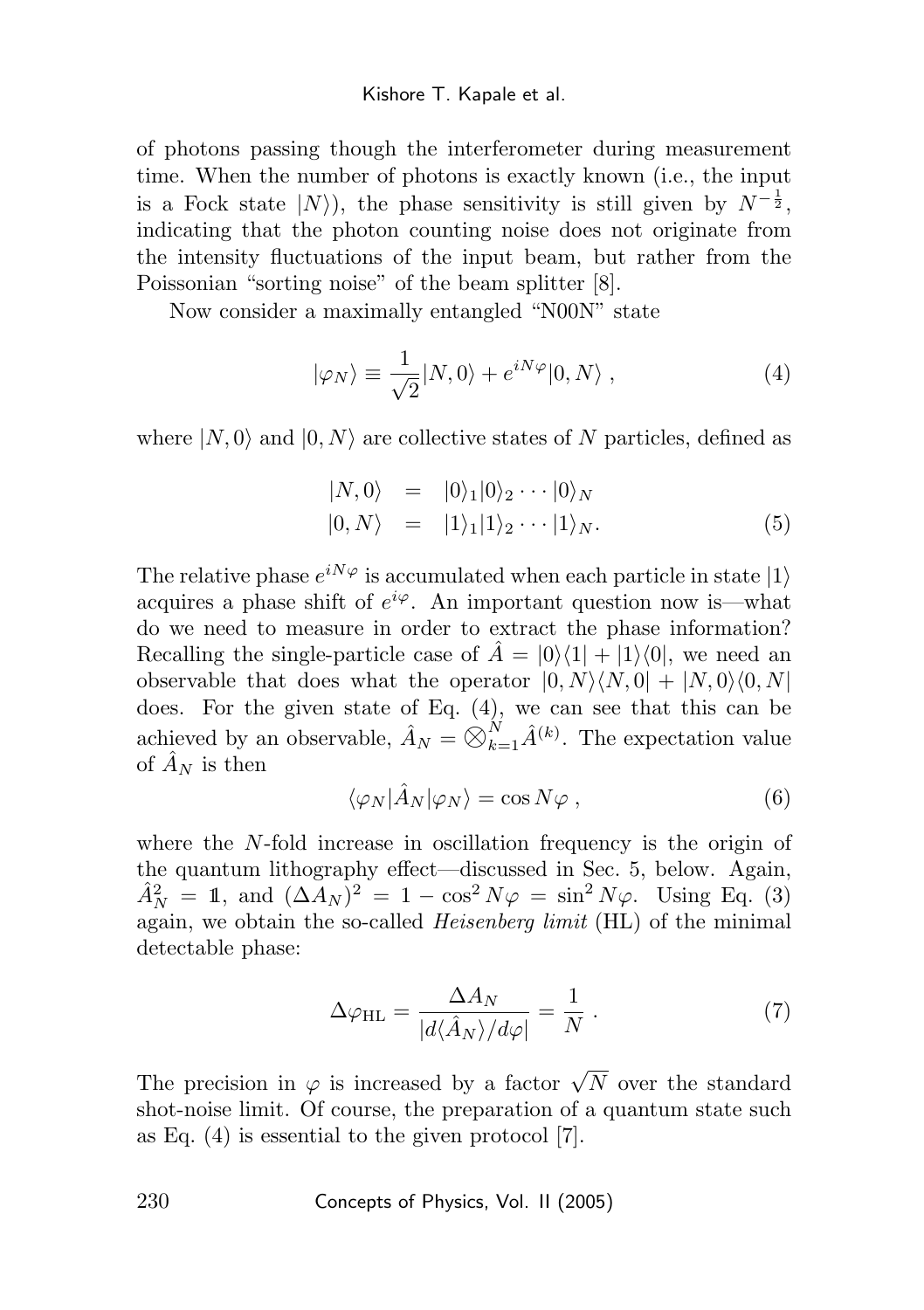### 3 Quantum Rosetta stone

In a Ramsey spectroscope, atoms are put in a superposition of the ground state and an excited state with a  $\pi/2$ -pulse (Fig. 2b). After a time interval of free evolution, a second  $\pi/2$ -pulse is applied to the atom and, depending on the relative phase shift obtained by the excited state in the free evolution, the outgoing atom is measured either in the ground or the excited state. Repeating this procedure  $N$  times determines the phase  $\varphi$  with precision  $1/\sqrt{N}$ . This is essentially an atomic clock. Both procedures, the optical Mach-Zehnder interferometer and the Ramsey spectroscope, are methods to measure the phase shift, either due to the path difference in the interferometer, or to the free-evolution time in the spectroscope. When we use entangled atoms in the spectroscope, we can again increase the sensitivity of the apparatus.

A similar situation can be found in a quantum circuit where a qubit that undergoes a Hadamard transform  $H$ , then picks up a relative phase and is then transformed back with a second Hadamard transformation (Fig. 2c). This representation is more mathematical than the previous two, and it allows us to extract the unifying mathematical principle that connects the three systems. In all protocols, the initial state is transformed by a discrete Fourier transform (beam splitter,  $\pi/2$ -pulse or Hadamard), then picks up a relative phase, and is transformed back again. This is the standard quantum finite Fourier transform, such as used in the implementation of Shor's algorithm  $[10]$ . It is *not* the same as the classical fast-finite algorithm in engineering—it is exponentially faster.

As a consequence the phase shift (which is hard to measure directly) is applied to the transformed basis. The result is a bit flip in the initial, *computational*, basis  $\{|0\rangle, |1\rangle\}$ , and this is readily measured. We call the formal analogy between these three systems the quantum Rosetta stone [11]. These schemes can be generalized from measuring a simple phase shift to evaluating the action of a unitary transformation  $U_f$  associated with a complicated function  $f$  on multiple qubits. Such an evaluation is also known as a quantum computation. The concept of quantum computers is therefore to exploit quantum interference in obtaining the outcome of a computation of f. In this light, a quantum computer is nothing but a complicated multiparticle quantum interferometer [12].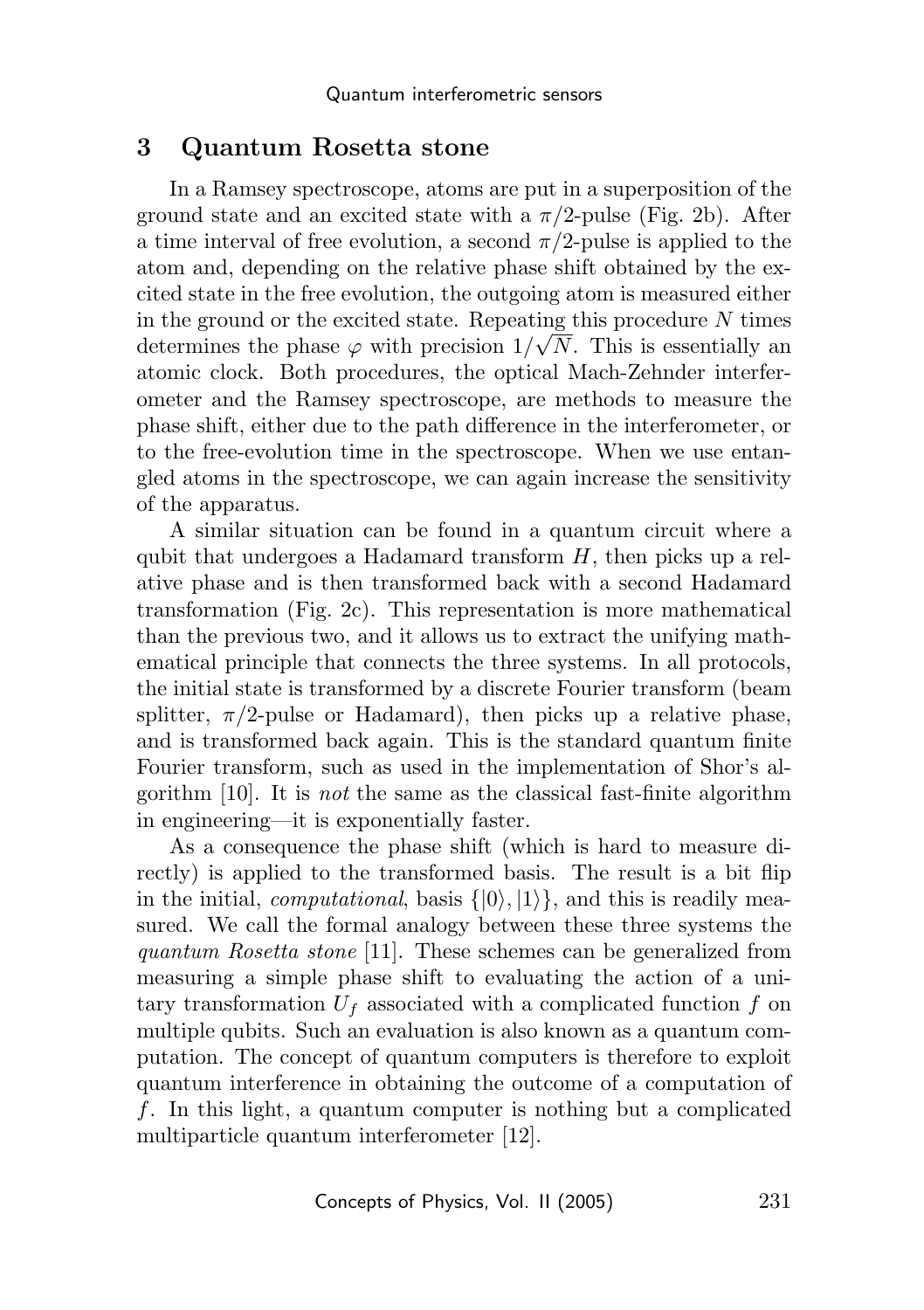

Figure 2: Three distinct representations of a phase measurement: (a) a Mach-Zehnder interferometer, (b) Ramsey spectroscope, and (c) a generic quantum logic gate. The two basis states of a qubit,  $|0\rangle$  and  $|1\rangle$ , may be regarded as the atomic two levels, or the two paths in a Mach-Zehnder interferometer. The state  $|\varphi\rangle$  can be regarded as a single photon state just before the second beam splitter in the Mach-Zehnder interferometer, or the single atom state just before the last  $\pi/2$ -pulse in the Ramsey interferometer.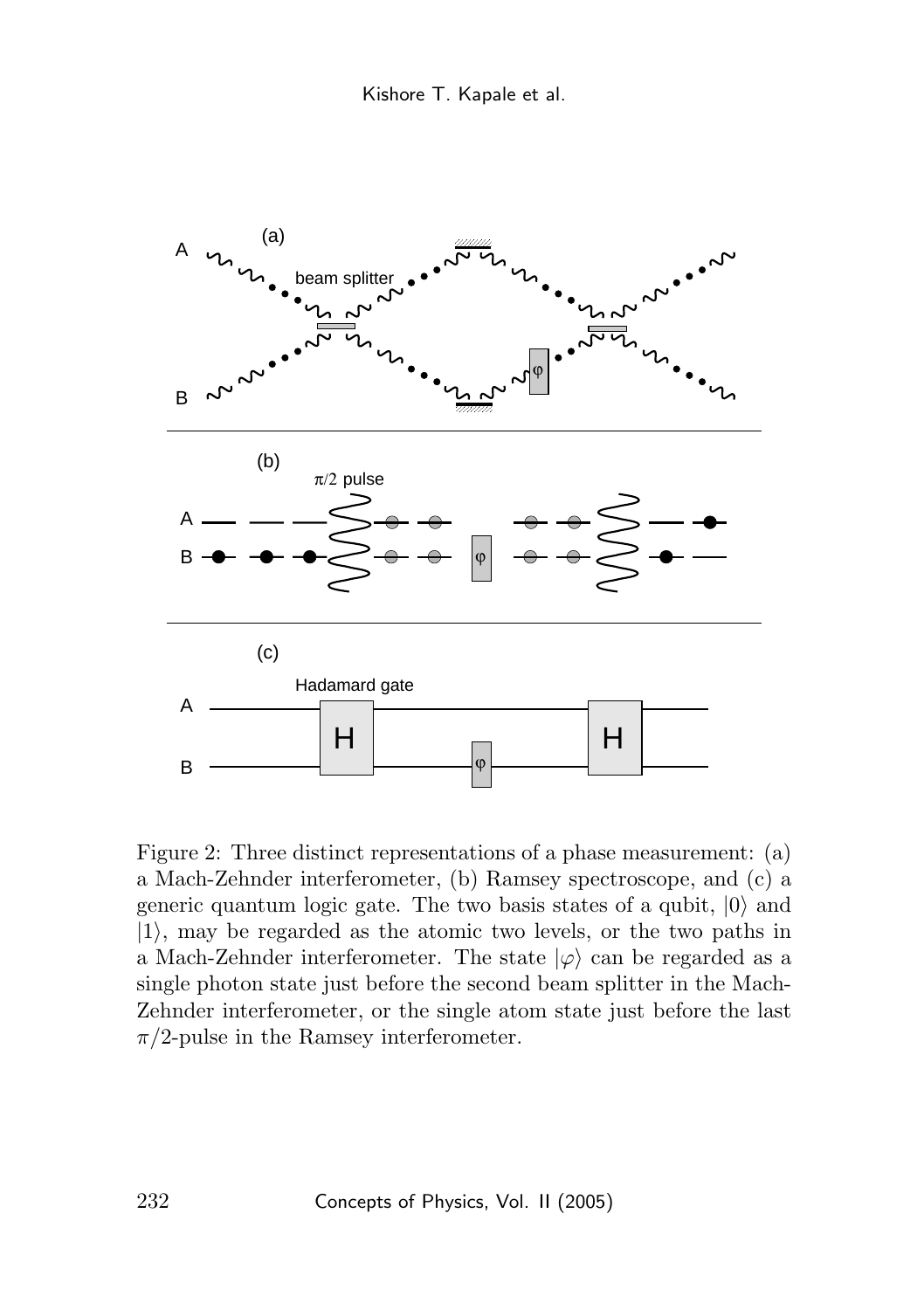#### Quantum interferometric sensors

This logic may also be reversed: a quantum interferometer is therefore a simple quantum computer. Often, when discussing, Heisenberg-limited interferometry with complicated entangled states, one encounters the critique that such states are highly susceptible to noise and even one or a few uncontrolled interactions with the environment will cause sufficient degradation of the device and recover only the shot-noise limit. Apply the *quantum Rosetta stone* by replacing the term "quantum interferometer" with "quantum computer" and we recognize the exact same critique that has been leveled against quantum computers for years. However, for quantum computers, we know the response—to apply quantum error-correcting techniques and encode in decoherence free subspaces. Quantum interferometry is just as hard (or easy) as quantum computing! The same error-correcting tools that we believe will make quantum computing a reality, will also be enabling for quantum interferometry.

# 4 Heisenberg-limited interferomery

There have been various proposals for achieving Heisenberg-limited sensitivity, corresponding to different physical realizations of the state  $|\varphi_N\rangle$  and observable  $\hat{A}_N$  in Eq. (6). Here, we discuss three different approaches, categorized according to the different quantum states.

### 4.1 Yurke states

By utilizing the  $su(2)$  algebra of spin angular momentum, in 1986 it was shown that [3, 4, 5] with a suitably correlated input state the phase sensitivity can be improved to  $1/N$ . Let  $\hat{a}^{\dagger}$ ,  $\hat{b}^{\dagger}$  denote the creation operators for the two input modes in Fig. 2a. In the Schwinger representation, the common eigenstates of  $\tilde{J}^2$  and  $\hat{J}_z$  are the two-mode Fock states  $|i, m\rangle = |j + m\rangle_A |j - m\rangle_B$ , where

$$
\hat{J}_x = (\hat{a}^\dagger \hat{b} + \hat{b} \hat{a}^\dagger)/2 ; \quad \hat{J}_y = -i(\hat{a}^\dagger \hat{b} - \hat{b} \hat{a}^\dagger)/2 ; \n\hat{J}_z = (\hat{a}^\dagger \hat{a} - \hat{b}^\dagger \hat{b})/2 ; \quad \hat{J}^2 = \hat{J}_x^2 + \hat{J}_y^2 + \hat{J}_z^2 .
$$
\n(8)

The interferometer can be described by the rotation of the angular momentum vector, where  $\hat{a}^\dagger \hat{a} + \hat{b}^\dagger \hat{b} = N = 2j$ , and the 50/50 beam splitters and the phase shift are corresponding to the operators  $e^{i\pi \hat{J}_x/2}$  and  $e^{i\varphi \hat{J}_z}$ , respectively.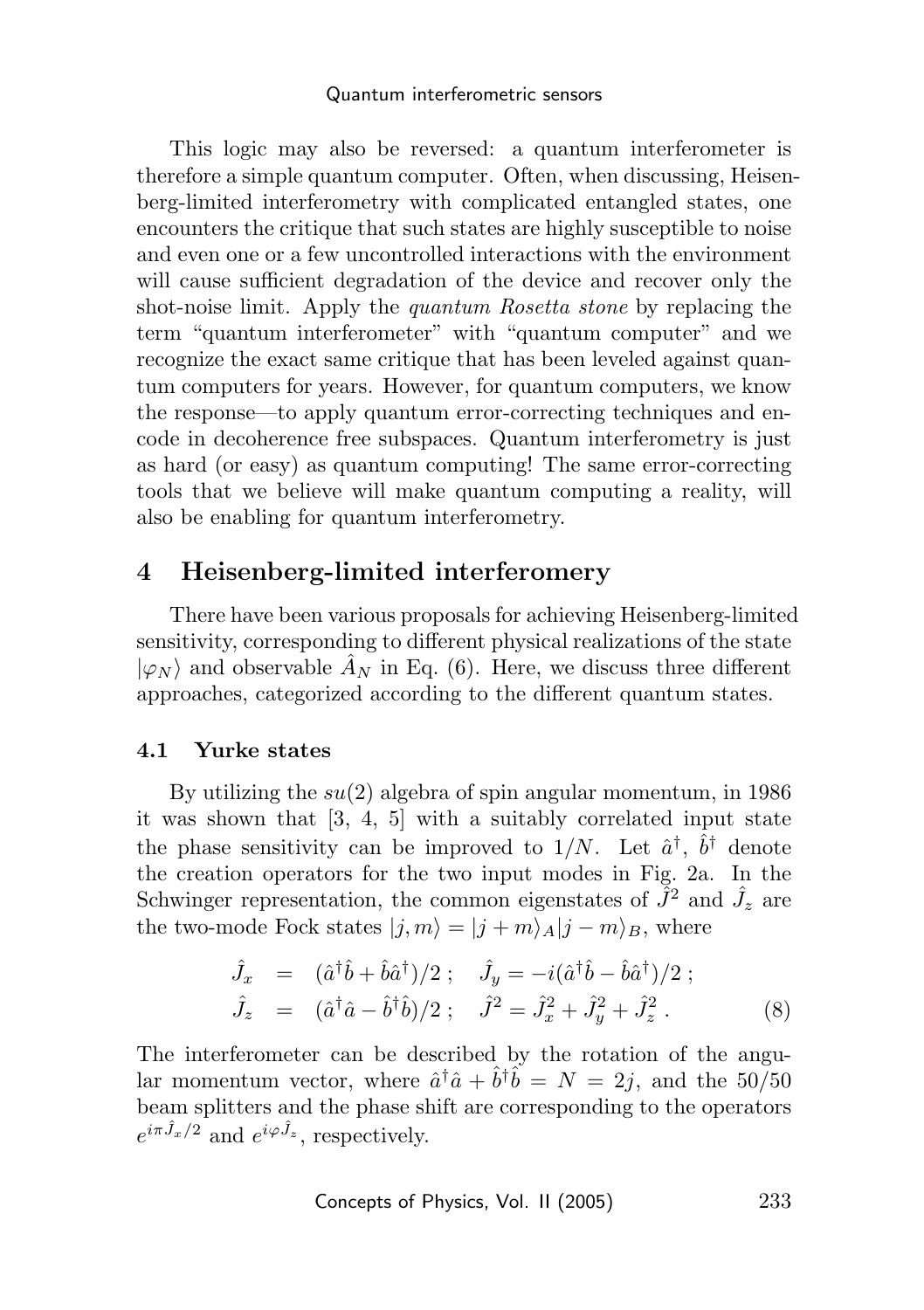For spin-1/2 fermions, the entangled input state (which we call the 'Yurke state')  $|\varphi_N\rangle_Y$  is given by

$$
|\varphi_N\rangle_Y = \frac{1}{\sqrt{2}} \left[ |j = \frac{N}{2}, m = \frac{1}{2} \rangle + |j = \frac{N}{2}, m = -\frac{1}{2} \rangle \right]
$$

$$
= \frac{1}{\sqrt{2}} \left[ \left| \frac{N+1}{2}, \frac{N-1}{2} \right\rangle_{AB} + \left| \frac{N-1}{2}, \frac{N+1}{2} \right\rangle_{AB} \right], \tag{9}
$$

where the notion of  $|i, m\rangle$  follows the definition given in Eq. (8) and the subscripts AB denote the two input modes. For bosons, a similar input state, namely  $|j = N/2, m = 0\rangle + |j = N/2, m = 1\rangle$ , has been proposed [5, 4]. The measured observable  $\hat{A}_N$  is given by  $\hat{J}_z$ . After evolving the state  $|\varphi_N\rangle_Y$  (in the Ramsey spectroscope or the Mach-Zehnder interferometer with phase shift  $\varphi$ ), the phase sensitivity  $\Delta \varphi$ can be determined to be proportional to  $1/N$  for special values of  $\varphi$ . Although the input state of Eq. (9) was proposed for spin-1/2 fermions, the same state with bosons also yields the order of  $1/N$ phase sensitivity [8].

### 4.2 Dual Fock states

In 1993 Holland and Burnett proposed the use of so-called *dual* Fock states  $|N\rangle_A \otimes |N\rangle_B$  for two input modes A and B of the Mach-Zehnder interferometer in order to achieve Heisenberg-limited sensitivity [13]. Such a state can be generated, for example, by degenerate parametric down conversion, or by optical parametric oscillation [6].

To obtain increased sensitivity with dual Fock states, some special detection scheme is needed. In a conventional Mach-Zehnder interferometer only the difference of the number of photons at the output is measured. Similarly, in atom interferometers, measurements are performed by counting the number of atoms in a specific internal state using fluorescence. For the schemes using dual Fock-state input, an additional measurement is required since the average in the intensity difference of the two output ports does not contain information about the phase shift. One measures both the sum and the difference of the photon number in the two output modes [13]. The sum contains information about the total photon number, and the difference contains information about the phase shift. Information about the total photon number then allows for post-processing the

234 Concepts of Physics, Vol. II (2005)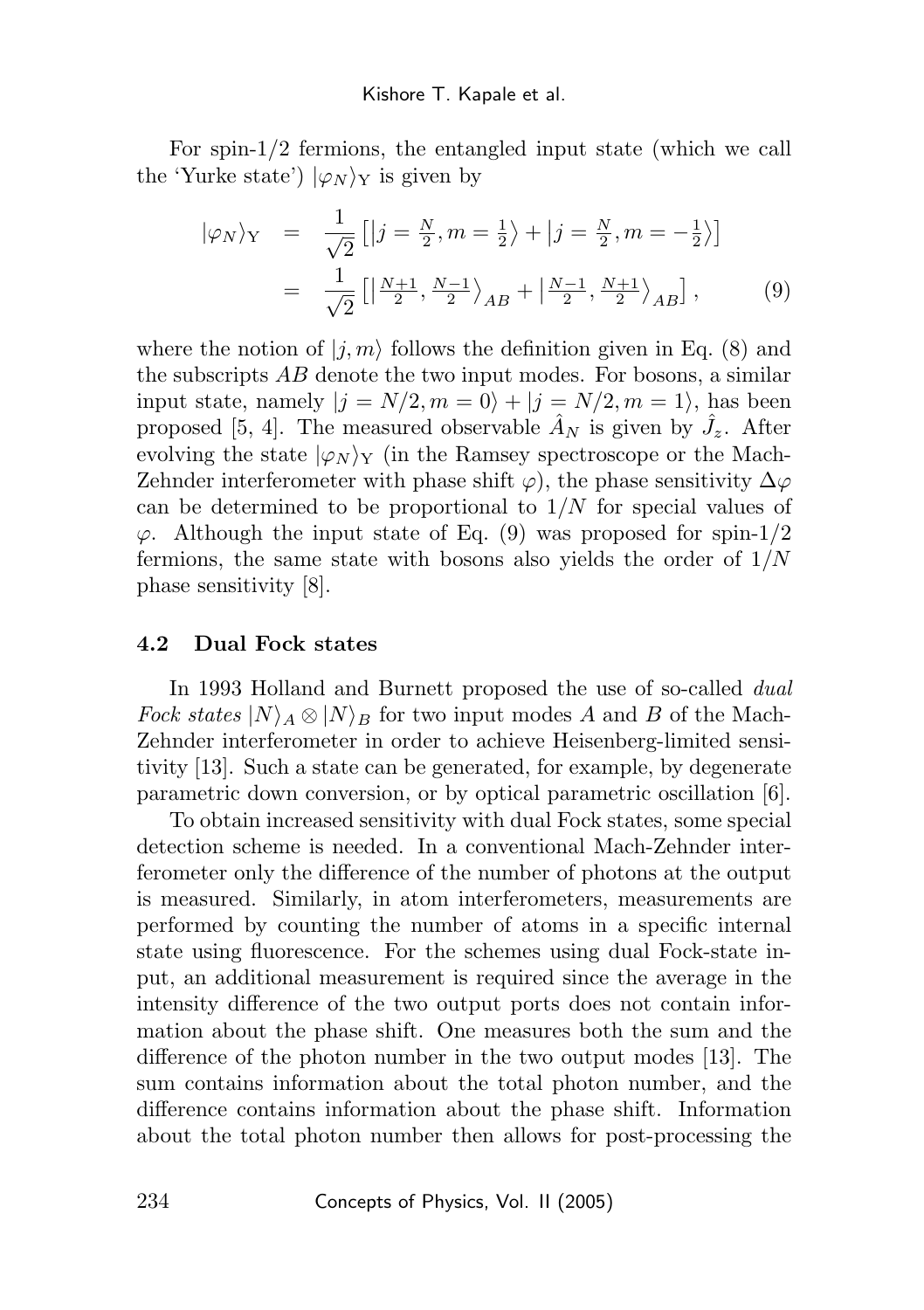information about the photon-number difference. A combination of a direct measurement of the variance of the difference current and a data-processing method based on Bayesian analysis was proposed [6].

For atom interferometers a quantum nondemolition measurement is required to give the total number of atoms [15]. In a similar context, Yamamoto and co-workers devised an atom interferometry scheme that uses a squeezed  $\pi/2$  pulse for the readout of the input state correlation [14].

Due to its simple form, the dual Fock-state approach sheds new light on Heisenberg-limited interferometry. In particular, exploiting the fact that atoms in a Bose-Einstein condensate can be represented by Fock states, Bouyer and Kasevich, as well as Dowling, have shown that the quantum noise in atom interferometry using dual Bose-Einstein condensates can also be reduced to the Heisenberg limit [15, 8, 16].

### 4.3 Maximally entangled states

The third category of states is given by the maximally entangled states. It was shown by Wineland and co-workers [7] that the optimal frequency measurement can be achieved by using maximally entangled states, which have the following form:

$$
|\varphi_N\rangle = \frac{1}{\sqrt{2}} (|N,0\rangle_{AB} + |0,N\rangle_{AB}). \qquad (10)
$$

This state has an immediate resemblence with the state in Eq. (6) after acquiring a phase shift of  $e^{iN\varphi}$ .

In terms of quantum logic gates, the maximally correlated state of the form of Eq. (10) can be made using a Hadamard gate and a sequence of C-NOT gates. Note that one distinctive feature, compared to the other schemes described above, is that the state of the form Eq. (10) is the desired quantum state after the first beam splitter in the Mach-Zehnder interferometer, not the input state as discussed in Sec. 2. In that the desired input state is described as the inverse beam-splitter operation to the state of Eq. (10).

All the interferometric schemes using entangled or dual-Fock input states show a sensitivity approaching  $1/N$  only asymptotically. However, using the maximally correlated states of Eq. (10), the phase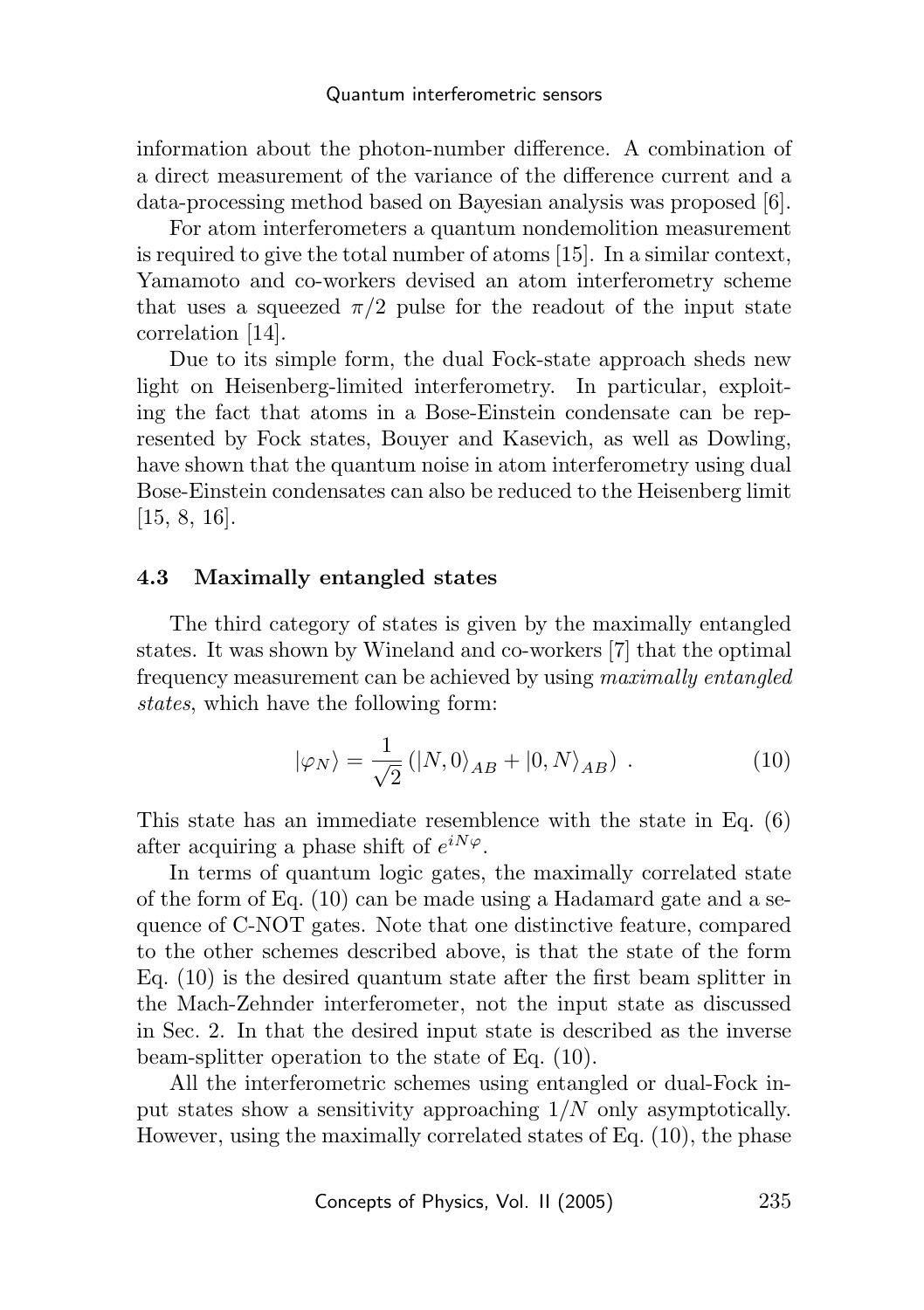sensitivity is equal to  $1/N$ , even for a small N. On the other hand, for atom interferometers using Bose-Einstein condensates, it is recently pointed out that the dual Fock state is superior to the maximally correlated states when losses are present [16].

# 5 Quantum interferometric lithography

Quantum correlations can also be applied to optical lithography. In recent work it has been shown that the Rayleigh diffraction limit in optical lithography can be circumvented by the use of path-entangled photon number states [17]. The desired N-photon path-entangled state, for N-fold resolution enhancement, is again of the form given in Eqs. (4) and (10).

Consider the simple case of a two-photon Fock state  $|1\rangle_A|1\rangle_B$ , which is a natural component of a spontaneous parametric downconversion event. After passing through a 50/50 beam splitter, it becomes an entangled number state of the form  $|2\rangle_A|0\rangle_B + |0\rangle_A|2\rangle_B$ . Quantum interference suppresses the probability amplitude of  $|1\rangle_A|1\rangle_B$ . According to quantum mechanics, it is not possible to tell whether both photons took path A or B after the beam splitter.

When parametrizing the position x on the surface by  $\varphi = \pi x/\lambda$ , the deposition rate of the two photons onto the substrate becomes  $1 + \cos 2\varphi$ , which has twice better resolution  $\lambda/8$  than that of singlephoton absorption,  $1 + \cos \varphi$ , or that of uncorrelated two-photon absorption,  $(1+\cos\varphi)^2$ . For N-photon path-entangled state of Eq. (10), we obtain the deposition rate  $1 + \cos N\varphi$ , corresponding to a resolution enhancement of  $\lambda/(4N)$ .

It is well known that the two-photon path-entangled state of Eq. (10) can be generated using a Hong-Ou-Mandel (HOM) interferometer [18] and two single-photon input states. A 50/50 beam splitter, however, is not sufficient for producing path-entangled states with a photon number larger than two [19].

The maximally correlated state of the form of Eq. (10) can be made using a Hadamard gate and a sequence of N consecutive C-NOT gates. However, building optical C-NOT gates normally requires large optical nonlinearities. Consequently, in generating such states it is commonly assumed that large  $\chi^{(3)}$  nonlinear optical components are needed for  $N > 2$ . Knill, Laflamme, and Milburn proposed a method for creating probabilistic single-photon quantum

236 Concepts of Physics, Vol. II (2005)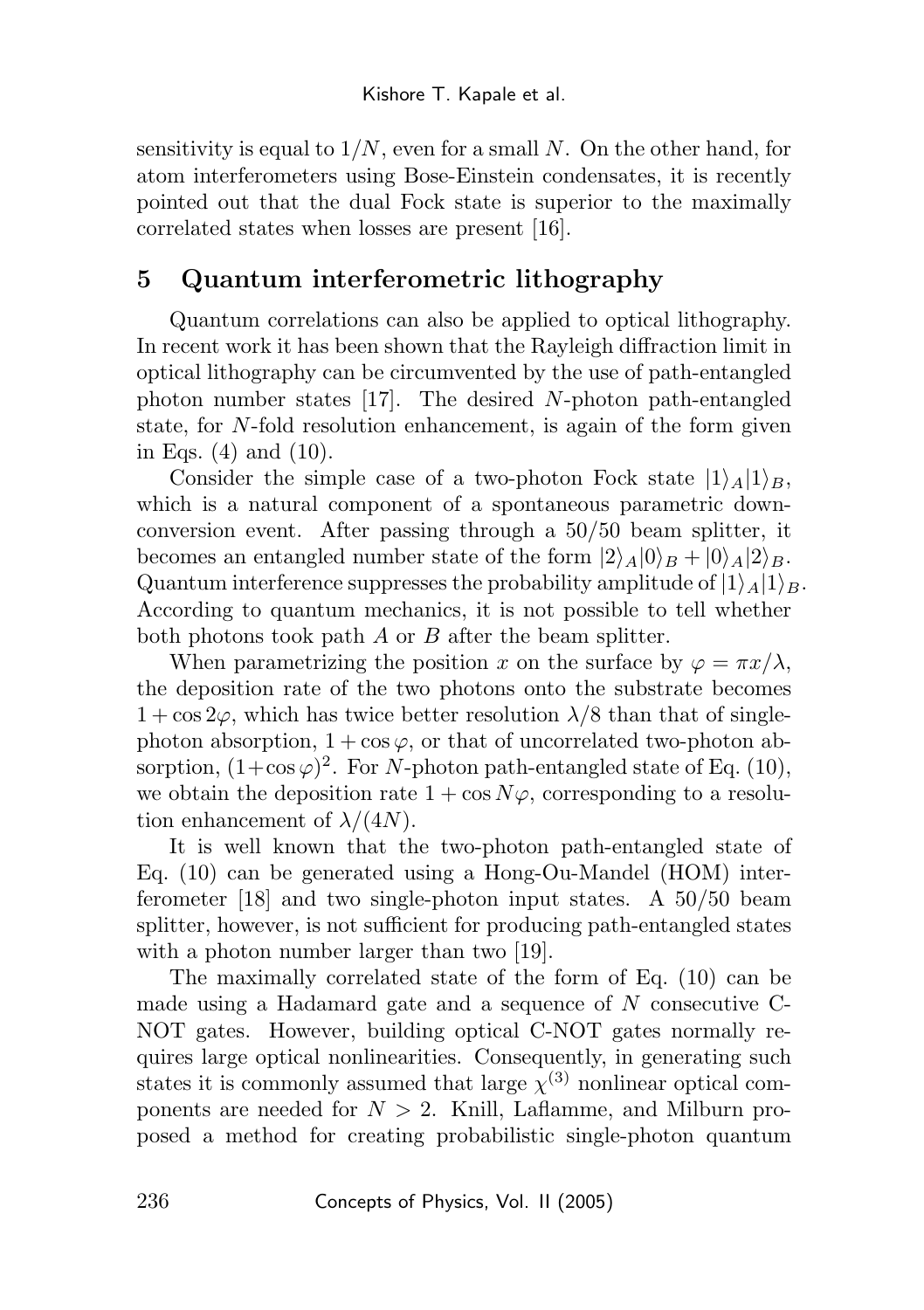logic gates based on teleportation. The only resources for this method are linear optics and projective measurements [20]. Probabilistic quantum logic gates using polarization degrees of freedom have been demonstrated by Franson and co-workers [21, 22]. These works make linear optics a viable candidate for quantum computing. Using the concept of projective measurements, we have previously demonstrated that the desired path-entangled states can be created when conditioned on the measurement outcome [23, 24].

## 6 Conclusion

There are certain optical decoherence processes that will serve to prevent sensors from operating at the 1/N Heisenberg limit. Chief among these are noise terms in the nonlinear photon production and random photon loss from the interferometer in transit, due to the inefficiency of the detectors. We now begin to see the relationship between the problems of quantum computing and that of Heisenberglimited interferometry. In the case of quantum computing, interference and quantum entanglement are used to compute a result that can not be obtained on a classical computer. In the case of the quantum sensor, interference and quantum entanglement are used to obtain a sensitivity that can not be gotten on a classical device. In both cases, decoherence in the actual physical device introduces errors that degrade the outcome of the measurement away from the desired ideal result. What is different between these two fields, up until now, is that quantum error correction schemes and circuits have been developed for quantum computers to overcome the losses to decoherence, but such schemes have yet to be worked out for the interferometric setting of the quantum sensor-interferometer.

Quantum computing in its current state of infancy presents two extremes: mind-boggling computational potential, which requires daunting theoretical and engineering problems to be solved [25]. These two philosophical poles seem to also be present in quantum sensing, but to a much lesser extreme. For instance, the quantum-computing problem of factoring a 200-digit number seems to require a large-scale, universal, programmable, quantum-digital computer. However, the simple quantum error-correcting circuits needed to obtain improved sensors may turn out to be more technologically feasible "analog"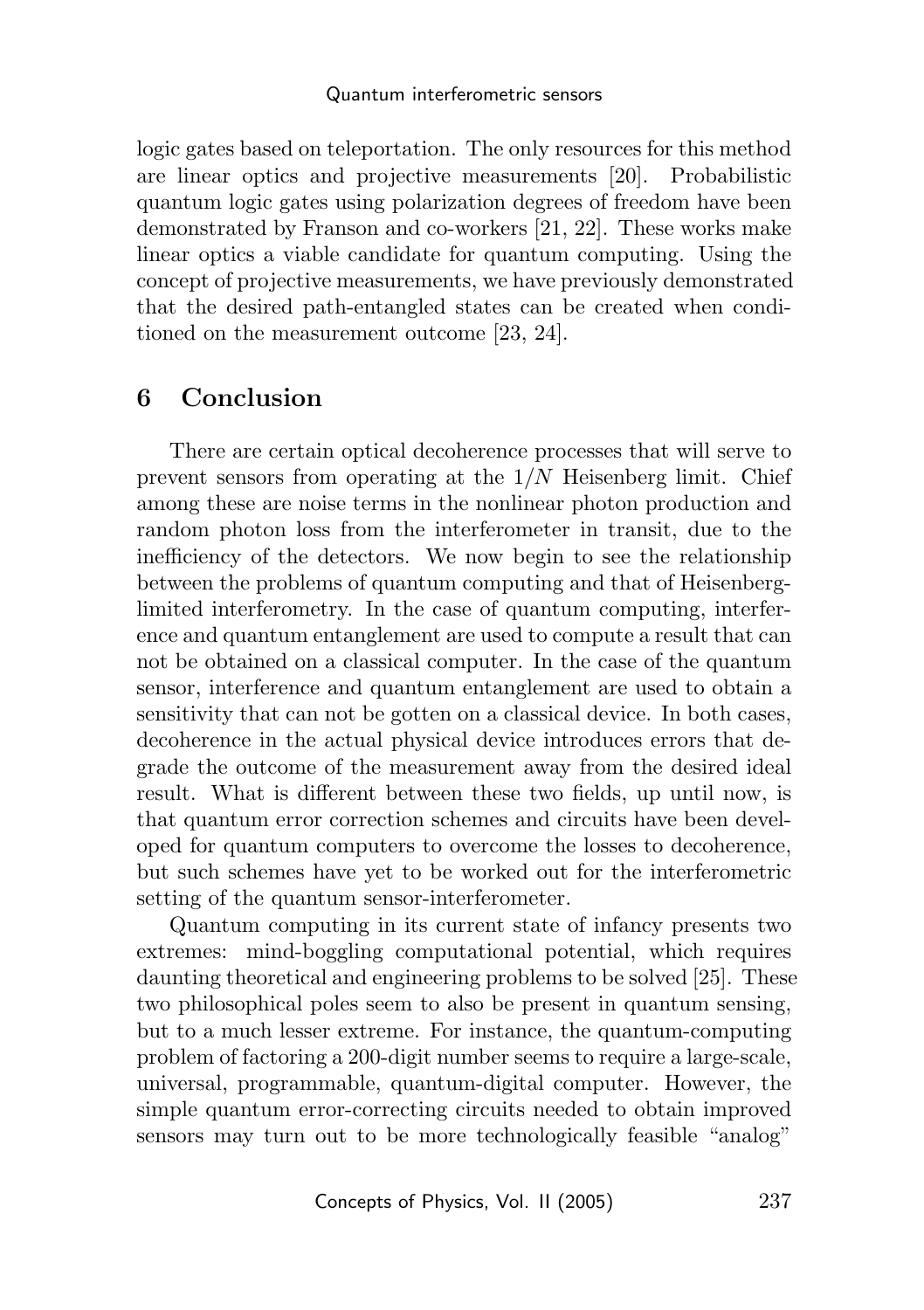quantum devices that carry out a much simpler task. Since the quantum sensor requires highly entangled and correlated particles for the input state, this technological problem has many of the same difficult drawbacks in making a universal digital quantum computer, but at a much smaller analog scale. Even in the presence of quantum noise and decoherence, the recent simulations indicate a substantial improvement over classical sensors can be obtained—at least for a particular choice of correlated input states [6, 16]. The challenge then is to see if quantum error correction and coherence protection can be implemented on top of these or similar schemes in order to approach the 1/N quantum Heisenberg limit.

## Acknowledgments

J.P.D. would like to dedicate this paper to the memory of his Ph.D. advisor, mentor, and friend – the late Asim O. Barut – on this ten-year anniversary of his death. Part of this work was carried out (by K.T.K.) at the Jet Propulsion Laboratory under a contract with the National Aeronautics and Space Administration (NASA). K.T.K. acknowledges support from the National Research Council and NASA, Codes Y and S. J.P.D. and H.L. acknowledge support from the Horace C. Hearne Jr. Foundation, the Advanced Research and Development Activity, The Army Research Office, the National Security Agency, and the National Reconnaissance Office.

# References

- [1] M.O. Scully and M.S. Zubairy, Quantum Optics (Cambridge University Press, Cambridge, UK, 1997).
- [2] C.M. Caves, "Quantum mechanical noise in an interferometer," Phys. Rev. D 23, 1693 (1981).
- [3] B. Yurke, "Input state for enhancement of fermion interferometer sensitivity," Phys. Rev. Lett. 56, 1515 (1986).
- [4] H.P. Yuen, "Generation, Detection and Application of High-Intensity Photon-Number-Eigenstate Fields," Phys. Rev. Lett. 56, 2176 (1986).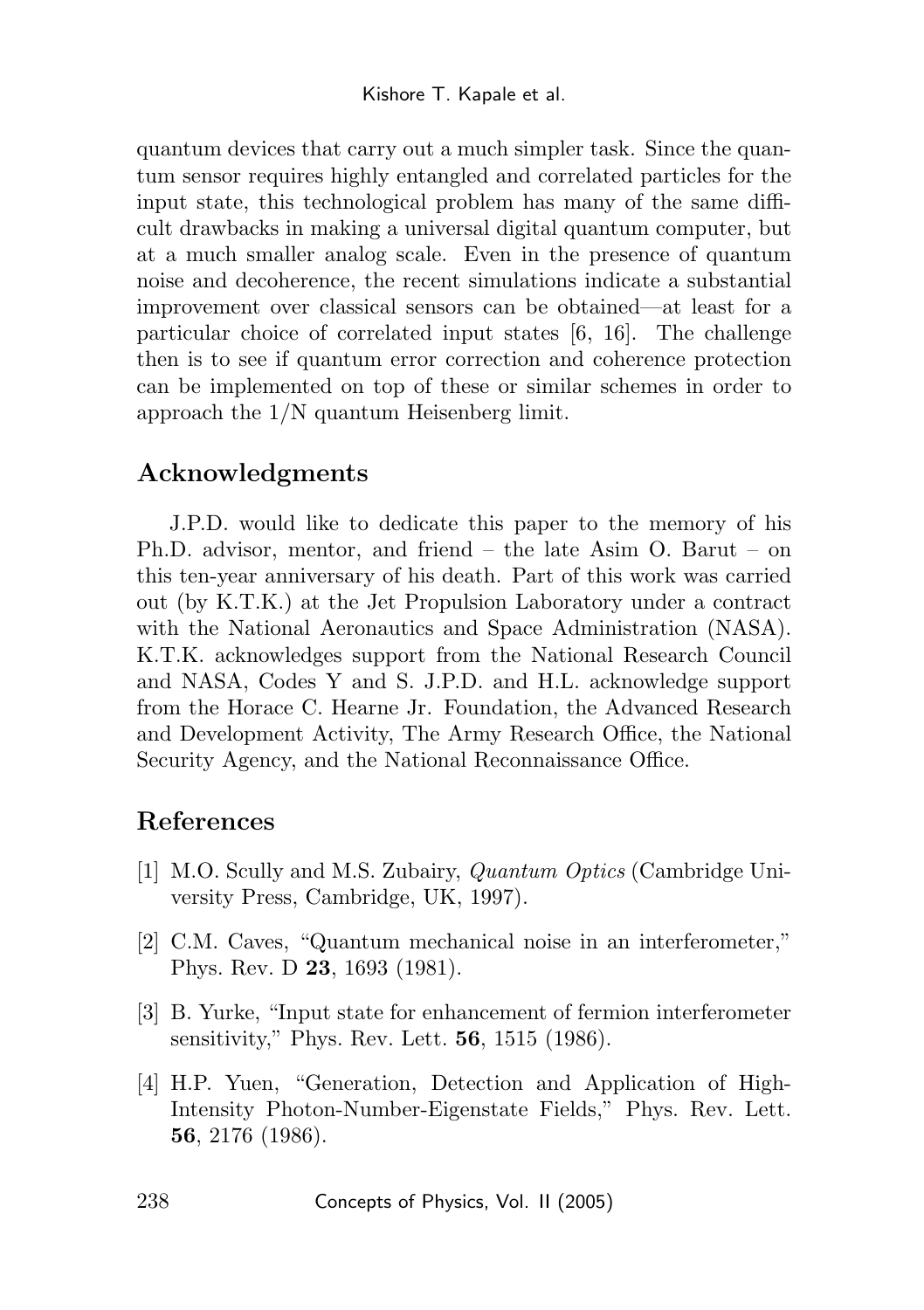- [5] B. Yurke, S.L. McCall, and J.R. Klauder, " $SU(2)$  and  $SU(1,1)$ interferometers," Phys. Rev. A 33, 4033 (1986).
- [6] T. Kim, O. Pfister, M.J. Holland, J. Noh, and J.L. Hall, "Influence of decorrelation on Heisenberg-limited interferometry with quantum correlated photons," Phys. Rev. A 57, 4004 (1998).
- [7] J.J. Bollinger W.M. Itano, and D.J. Wineland, and D.J. Heinzen, "Optimal frequency measurements with maximally correlated states," Phys. Rev. A 54, R4649 (1996).
- [8] J.P. Dowling, "Correlated input, matter-wave interferometer: Quantum-noise limits to the atom-laser gyroscope," Phys. Rev. A 57, 4736 (1998).
- [9] C.W. Helstrom, Quantum detection and estimation theory (Academic Press, New York, 1976).
- [10] A. Ekert and R. Jozsa, "Quantum computation and Shor's factoring algorithm," Rev. Mod. Phys. 68, 733 (1996).
- [11] H. Lee, P. Kok, and J.P. Dowling, "A quantum Rosetta stone for interferometry," J. Mod. Opt. 49, 2325 (2002).
- [12] A. Ekert, "Quantum interferometers as quantum computers," Phys. Scri. T76, 218 (1998).
- [13] M.J. Holland and K. Burnett, "Interferometric detection of optical phase shifts at the Heisenberg limit," Phys. Rev. Lett. 71, 1355 (1993).
- $[14]$  J. Jacobson, G. Björk, Y. Yamamoto, "Quantum limit for atomlight interferometer," Appl. Phys. B 60, 187 (1995).
- [15] P. Bouyer and M.A. Kasevich, "Heisenberg-limited spectroscopy with degenerate Bose-Einstein gases," Phys. Rev. A 56, R1083 (1997).
- [16] J.A. Dunningham, K. Buenett, and S.M. Barnett, "Interferometry below standard quantum limit with Bose-Einstein condensates," Phys. Rev. Lett. 89, 150401 (2002).